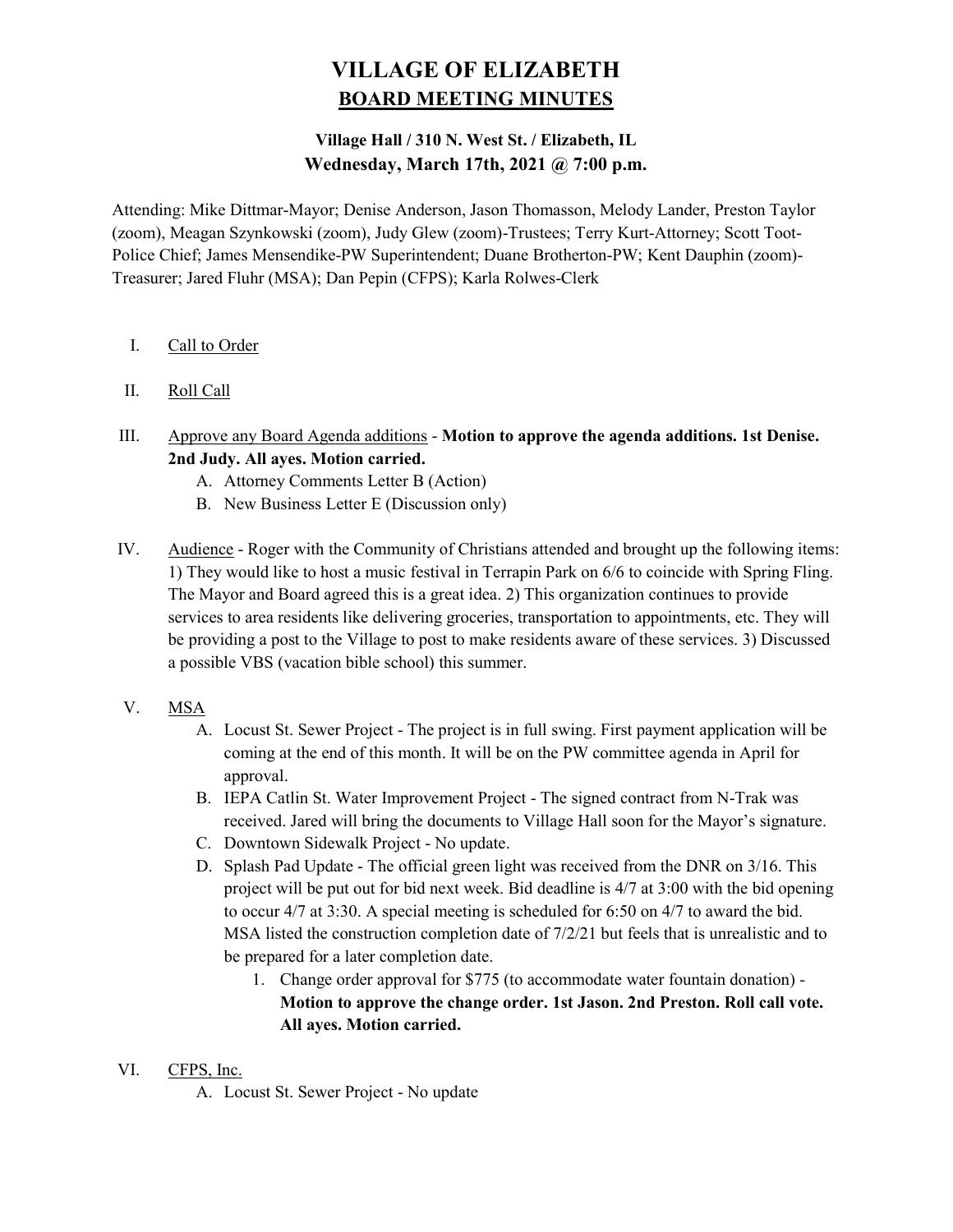- B. IEPA Water Improvement Project No update
- C. Downtown Sidewalk Project Update No update
- D. Splash Pad Update See above under MSA for splash pad update.
- E. DCEO Grant #HR210018 Park Project \$112,500 Dan informed the board that the listed items below do not need action taken. The resolution of support is not needed because we are not spending Village funds.
	- 1. Resolution of Support
	- 2. Uniform budget application
	- 3. DCEO Conflict of interest
	- 4. DCEO Mandatory disclosure
	- 5. W-9 Form
	- 6. IRS Letter
	- 7. Certification documents
- VII. Police Report Chief Toot delivered the report.

#### VIII. Minutes

A. Regular / February 2021- Motion to approve. 1st Denise. 2nd Melody. All ayes. Motion carried.

### IX. Consent Agenda - Motion to approve the below items. 1st Meagan. 2nd Judy. Roll call vote. All ayes. Motion carried.

- A. Approve the corrected survey for 420 E. Sycamore St.
- B. Approve the estimate from Lange sign for \$518 for new Village Hall sign
- C. Approve the estimates from Exquisite Scapes totaling \$3,900 for the removal of 10 trees on Catlin St.
- D. Approve the Medical Associates Healthcare Renewal contract for \$3,482.88 per month

#### X. Finances

- A. Treasurer's Report Kent delivered the report. Motion to approve. 1st Jason. 2nd Melody. All ayes. Motion carried.
- B. Payment of Bills (total of \$21,861.27) Motion to pay the bills. 1st Preston. 2nd Meagan. Roll call vote. All ayes. Motion carried.
- C. Budget No discussion.

#### XI. Committee Reports

- A. Public Works
	- B. Administrative
	- C. Economic Development
- XII. Attorney Comments
	- A. Set date for public hearing to vacate Illinois St. (undeveloped section behind E. Chicago St.) - Public hearing will be 4/21 at 6:45 p.m.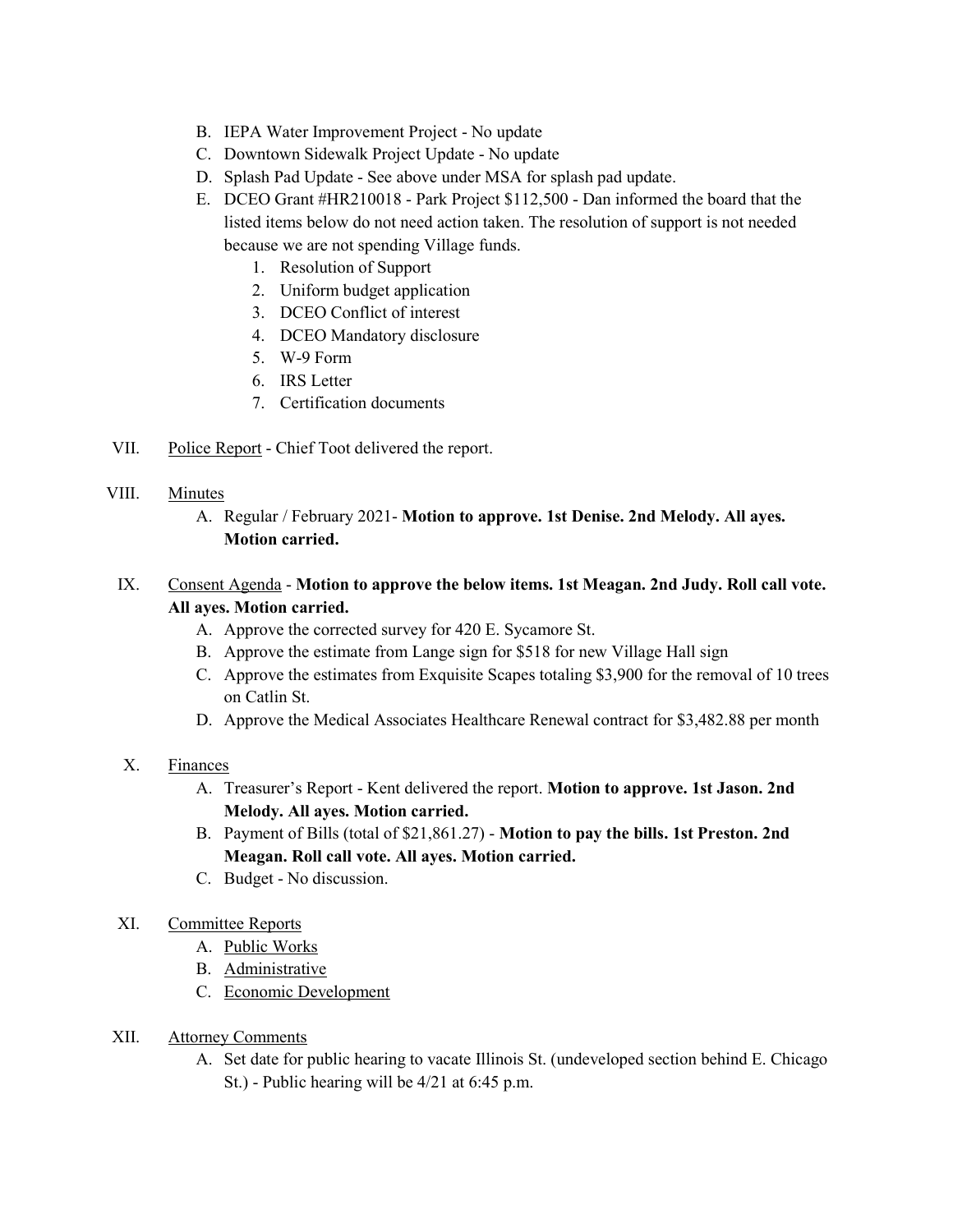- B. Discussion and possible action on the Annexation Ordinance for Eric & Pam Wheelwright (1028 Betsy Dr.) & Brandon Beyer (1037 Betsy Dr.) - 2021-0317 Motion to approve. 1st Preston. 2nd Denise. Roll call vote. All ayes. Motion carried.
- C. Update on IDOT Hwy 20 Maintenance agreement No update
- XIII. Old Business (Other than Committee Mtg Minutes/Consent Agenda)
	- A. Apple River Fort annexation update No update
	- B. Village Christmas Party Nothing finalized
	- C. Anonymous Grant update No update

#### XIV. New Business (Other than Committee Mtg Minutes/Consent Agenda)

- A. Municipal building parking lot Jared (MSA) will be on site tomorrow to work on this. With the current Locust St. project and soon to be splash pad project everyone agrees this is the best time to complete the lot. Jared will determine how much of it will be replaced within those project contracts and how much will need to be done separately.
- B. Village Easter Egg Hunt on Sunday 3/28 (TIME ?) (Rain date 4/5) After much discussion it was determined that the egg hunt will be held on Friday 4/2 at 10:00 in Village Park and the rate date will be 4/3 (same time and location).
- C. Discussion and possible action on the estimate from Vincent Earthmoving for Pleasant St. drainage project (\$13,348.93) - This project estimate was approved last year at a cost of \$10,880 but Vincent's wasn't able to complete it. New estimate for \$13,349 is due to increased cost of pipe, per Vincent's. Mayor Dittmar and board agreed that if possible, get this completed before the end of this FY. Motion to approve the estimate. 1st Jason. 2nd Denise. Roll call vote. All ayes. Motion carried.
- D. Garbage fees for the Jo Daviess County Housing Authority A call was received from Ed Bochniak, Exec. Director for JDCHA, requesting reimbursement of garbage fees and to stop billing individual fees moving forward. They rent dumpsters from Montgomery and tenants use those, not curb pick up. Motion to approve refunding JDCHA the garbage fees from Jan-March 2021 and not to bill for garbage moving forward. 1st Jason. 2nd Denise. Roll call vote. 5 yes, 1 no (Preston). Motion carried.
- E. Discussion regarding the American Rescue Plan (ARP Act of 2021) payout of approximately \$89,000 - Mayor Dittmar informed the board of this funding notice. More discussion to come once more details are received and the money is received. The email from IML specified it would come in two disbursements, the first coming within 60 days and the second to come not prior to 12 months from the first.

#### XV. Mayor's Comments

- A. Special Meeting on 4/7 at 6:50 for Splash Pad bids (in between committee meetings)
- B. Reminder Board Retreat 4/19 @ 5:30 (location TBD) Location will be Cajun Jacks.
- C. Lazlo plans to host a one day garlic fest in August, farmers market style
- D. Ferguson will be coming to the PW meeting next month to do a Neptune software presentation.
- XVI. Correspondence None